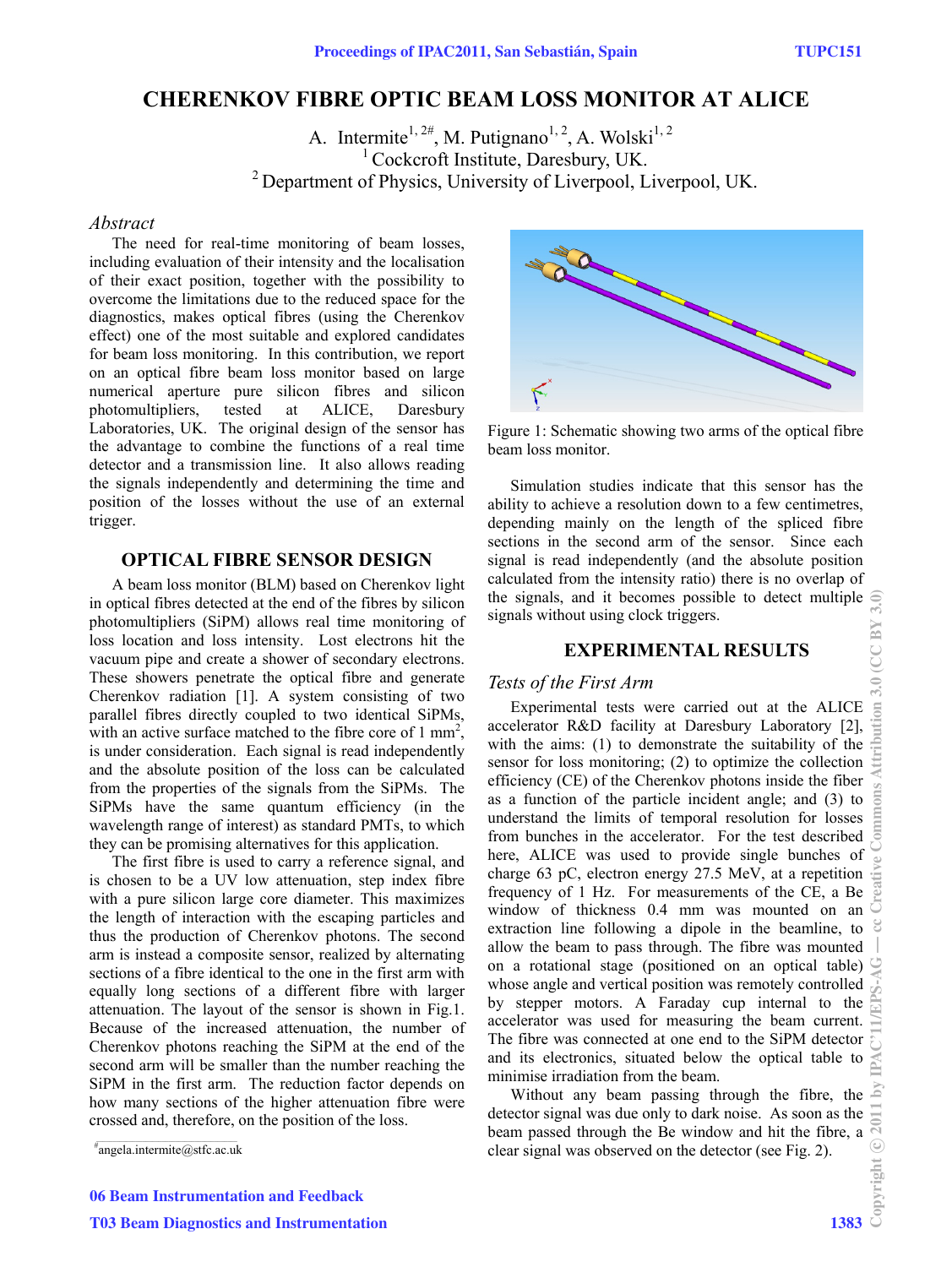

Figure 2: Left: transverse profile of a beam in ALICE with energy 27.5 MeV and bunch charge 63 pC. Right: Detector response (blue line) when the beam is passing through the fibre.

#### *Angular Dependence of the Cherenkov Signal*

The Cherenkov effect in optical fibres has a high directionality. A C++ code was developed for modelling the system under study [3]. The software calculates the CE as a function of the incidence angle of the charged particle with respect to the fibre axis and the impact parameter, taking into account the contribution of both meridional and skew rays and the fibre cleaving angle. For a fibre with the same geometrical properties as the one used in ALICE, the angle that maximizes the CE is about 48-50° for meridional rays. In the experiment, the angle of the fibre was changed rotating the stage in steps of 5.4°, in both clockwise and anticlockwise directions. The detector response was recorded on the oscilloscope; the variation of the signal amplitude with rotation angle is shown in Fig.3.



Figure 3: Maximization of the Cherenkov angle as a function of the signal amplitude in both directions compared with the theoretical curve (blue squared line).

Essentially identical results are obtained when rotating the fibre in either direction. The CE is at a maximum at an angle of 49° between the beam and the fibre: this is in excellent agreement with the theoretical results. The small peak in the CE within the range between 60° and 120° (where the model predicts that the signal should be flat) is due to beam interactions with the metallic posts that supported the fiber. The particles scattered from these posts produced additional secondary electrons detected by the sensor.

#### *Sensor Response to Multiple Bunches*

For testing the time response of the detector, the number of bunches within a pulse was changed. The laser source is pulsed and produces electron bunches with a spacing of 12 ns. Fig. 4 shows the detector response for 50 bunches. Although the recovery time of the detector is relatively slow, the fast rise time (less than 12 ns) means that individual bunches within ALICE can be resolved.



Figure 4: Detector response for 50 bunches with a spacing of 12 ns.

## *Test of the Second Arm*

The second arm of the beam loss monitor was assembled and tested in lab. A schematic of the experimental setup used for the experiments is shown in Fig. 5. A laser "pigtailed" with a fibre of 50 µm core (the red fibre shown in Fig. 5) was connected directly (without any splicing) to a power meter. The power as a function of laser current was measured, to provide a reference line. Then, three Si high radiation hardness fibres with different core radius (62.5, 105 and 200  $\mu$ m) were spliced within the original fibre. Splicing was performed using a Fujikura splicer FMS-45PM. The variation of the measured laser power with current was measured, and compared with the reference line. The power vs current curves are shown in Fig. 6, and the percentage of transmitted light with the different spliced fibres is given in Table 1.



Figure 5: Schematic of the experimental setup used for testing the second arm of the sensor.

The 200  $\mu$ m fibre was the most promising for increasing the CE of Cherenkov photons but, due to technical limitations of the splicer, the splicing was extremely difficult to realize. The poor interface quality results in losses of some tens of dB: therefore, the amount of transmitted light was very limited. In addition, removing the external plastic buffer for performing the

06 Beam Instrumentation and Feedback

c○

 $\approx$ 

z

 $\widehat{\mathbf{z}}$ 

Creative Commons Attribution 3.0 (CC BY